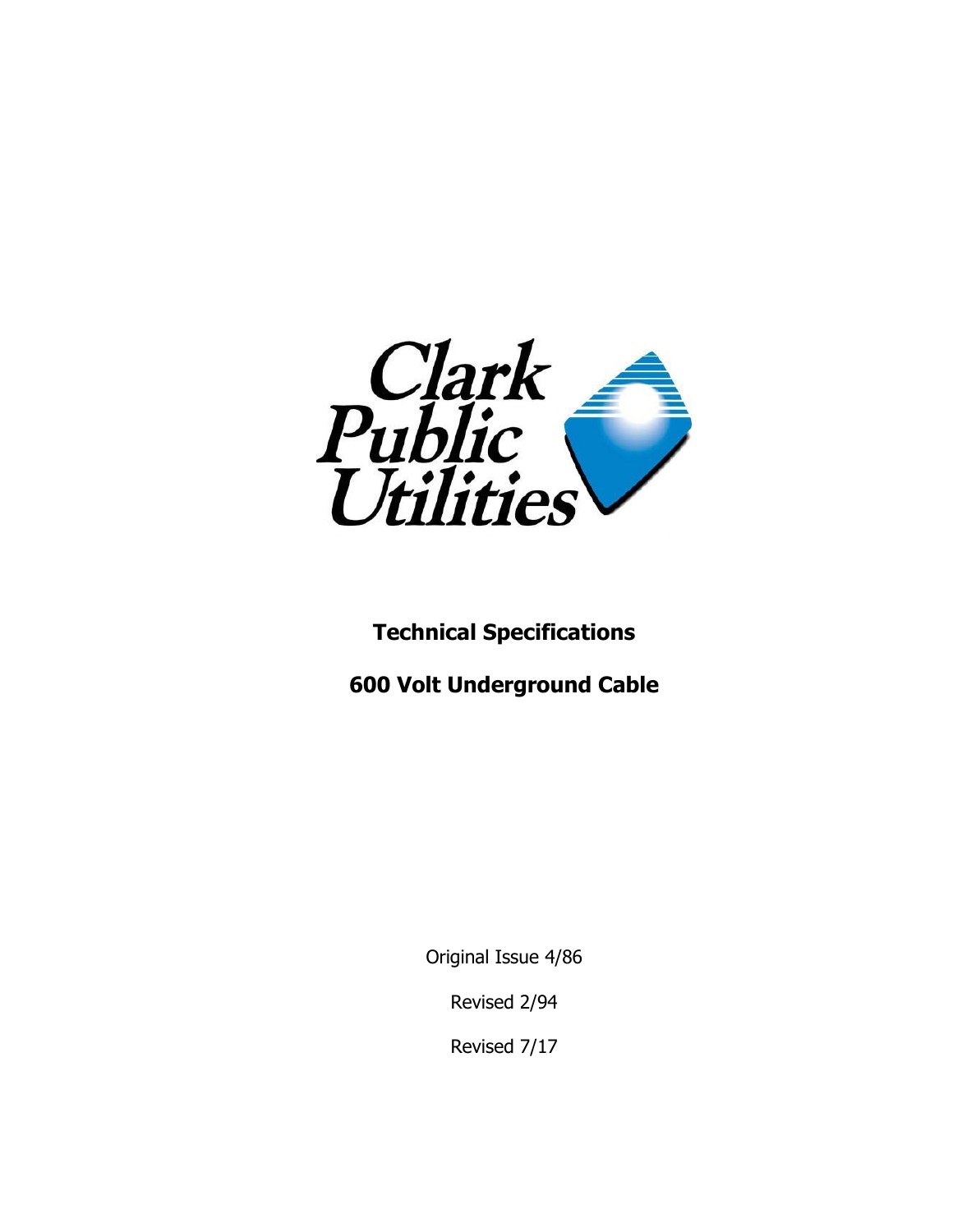# **Specifications Secondary Cable Crosslinked Polyethylene Insulated 600 Volt Class**

# **1. General**

# 1.1.**Reference Standards**

Cable supplied under this specification shall conform to the requirements of the latest editions, amendments, and supplements of the applicable parts of the following standards, characteristics, definitions, terminology except as otherwise specified herein:

ANSI/ICEA S-105-692-2011 Standard for 600 Volt Single Layer Thermoset Insulated Utility Underground Distribution Cables

NEMA WC 26-2008 Binational Wire and Cable Packaging Standard ANSI C2-2017 National Electrical Safety Code

# 1.2.**Scope**

This specification covers 600V crosslinked polyethylene insulated cable suitable for direct burial, for installation in ducts in wet or dry locations, or exposure to direct sunlight. The cables will be operated under the following temperature conditions:

- 1. Normal operation: 90° C
- 2. Emergency operation: 130° C
- 3. Short circuit operation: 250° C

This spec covers the following cable configurations:

|                | S/N  | <b>Code Word</b>     | <b>Phase</b><br><b>Size</b> | <b>Neutral</b><br><b>Size</b> |
|----------------|------|----------------------|-----------------------------|-------------------------------|
| <b>Triplex</b> | 361  | Sweetbriar           | 4/0                         | 2/0                           |
|                | 362  | Wesleyan             | 350                         | 4/0                           |
| Quadruplex     | 2922 | <b>Wake Forest</b>   | 4/0                         | 2/0                           |
|                | 2923 | <b>Slippery Rock</b> | 350                         | 4/0                           |

Table 1: Cable Configurations

# 1.3.**General Requirements**

The cable shall meet all applicable requirements of the Insulated Cable Engineers Association (ICEA) Standard Publication S-105-692-2011 with additions as detailed in this specification and shall be Underwriters Laboratories (UL) listed.

It is the responsibility of the manufacturer to ensure compatibility among all components of the cable.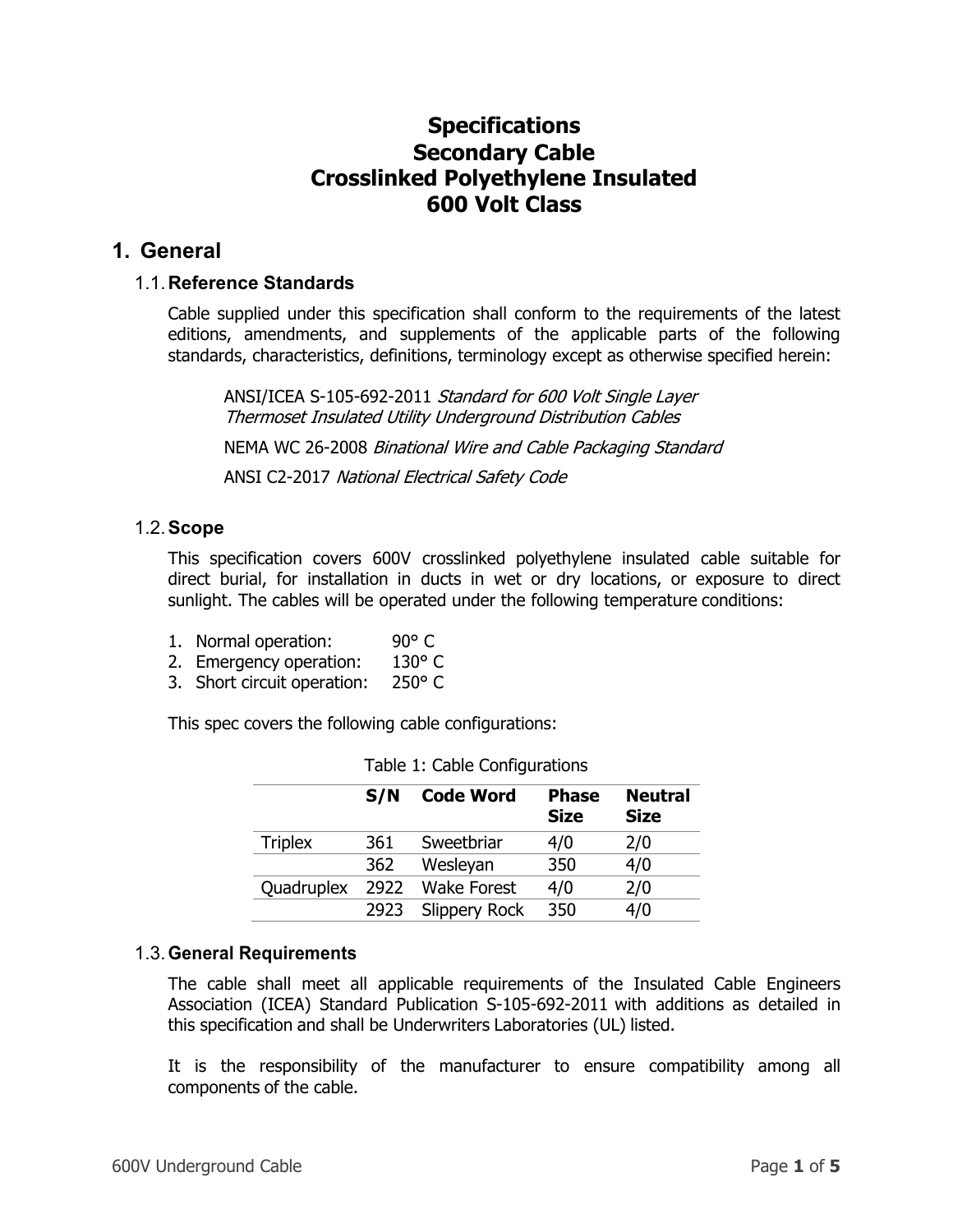# **2. Conductor**

# 2.1.**Material**

The conductor shall be stranded, concentric-lay, and Class B 1350 aluminum or 8000 series aluminum as specified in ICEA S-105-692-2011 Section 2. Compact-round aluminum is not acceptable.

# 2.2.**Properties**

Diameters, cross-sectional areas, resistances and their tolerances shall be in accordance with the latest revision of ICEA S-105-692-2011.

# **3. Insulation**

# 3.1.**Material**

Conductor insulation shall be crosslinked polyethylene (XLPE). The insulation shall contain black pigment to ensure weathering qualities in accordance with the ICEA S-105-692-2011. Abrasion resistant material is not acceptable.

# 3.2.**Color**

The phase conductors shall have black insulation. The neutral shall have yellow insulation or shall have black insulation with at least three equally spaced longitudinal yellow stripes extruded as part of the insulation.

# 3.3.**Stripability**

The insulation shall be free stripping from the conductor.

#### 3.4.**Thickness**

Insulation thickness for each conductor size shall be as follows:

| <b>Conductor Size</b><br>(AWG or MCM) | Thickness of Insulation<br>(Mils) |
|---------------------------------------|-----------------------------------|
| 2/0, 4/0                              | 80                                |
| 350                                   |                                   |

# 3.5.**Test Reports**

The cable shall be tested in accordance with ICEA S-105-692-2011. Insulation shall be tested as a Class 1 XLPE insulator as specified in Section 3 of ICEA S-105-692-2011. Qualification test reports shall be made available to Clark Public Utilities (CPU) upon request.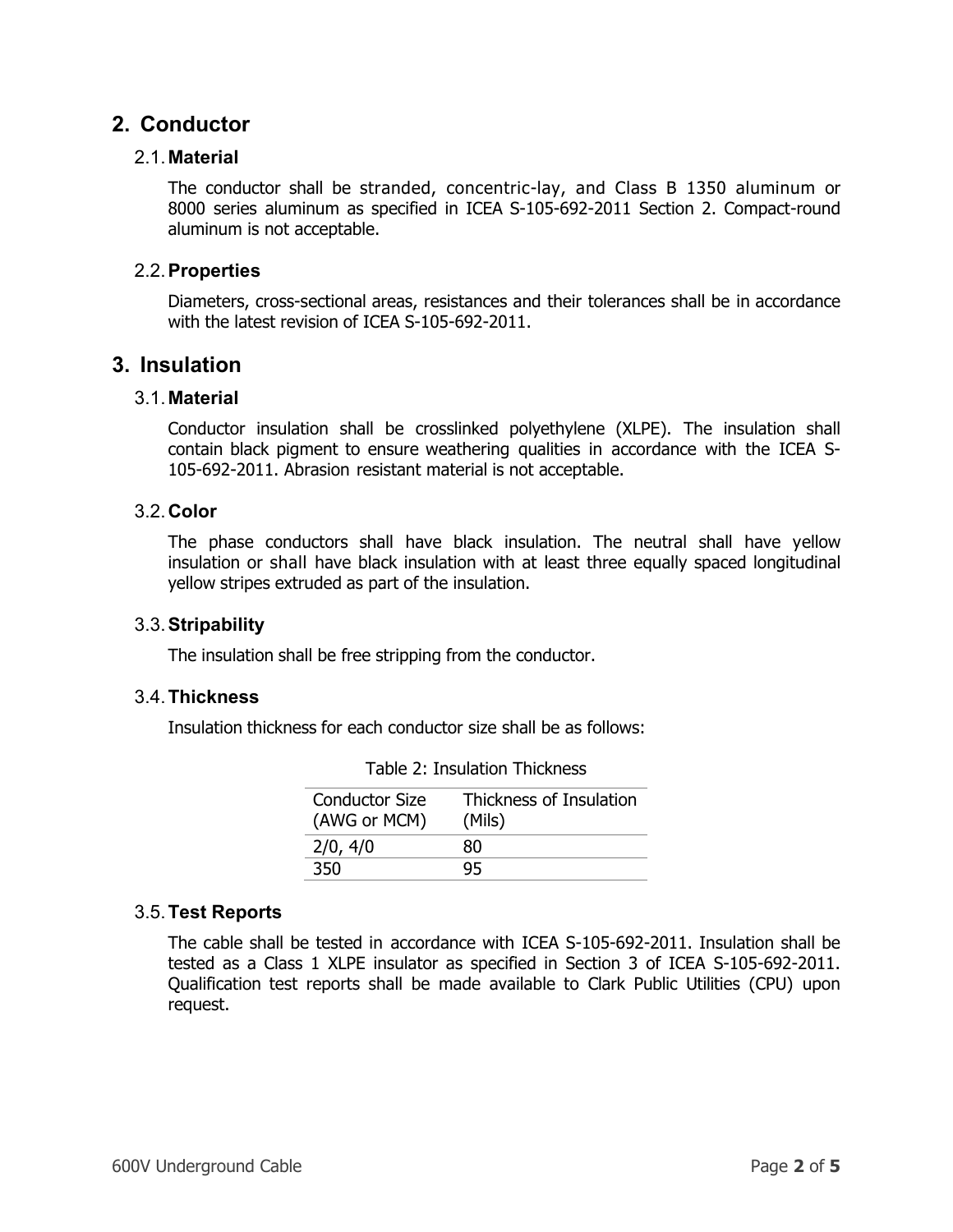# **4. Completed Cables**

# 4.1.**Multiple Cable Assembly**

Assembled cable shall consist of phase conductors and a reduced neutral twisted together with a left hand lay. The maximum lay shall not be greater than 60 times the outside diameter of any of the phase conductors.

# 4.2.**Identification**

Each conductor shall have a permanent continuous marking showing the manufacturer's name, manufacture date, type of insulation (XLPE; manufacturer's trade name is not sufficient), voltage rating, conductor size, UL 90° C and a lightning bolt in accordance with ANSI C2-2016 NESC Section 350 F. Separate phase conductors shall be individually identified. Marking shall not cause surface irregularities on the insulation.

Sequential footage shall be marked on the neutral.

# 4.3.**Cable Placement**

The cable shall be placed on the reels so that it will be protected from damage during shipment. Each end of the cable shall be firmly and properly secured to the reel. Care shall be taken to prevent looseness of reeled cable.

#### 4.4.**Corrosion**

There shall be no water and no corrosion in the completed cable when the reel is shipped. Each end of each length of cable shall be durably sealed before shipment to prevent entrance of moisture.

#### 4.5.**Lengths**

Shipping lengths shall be 1000 feet  $\pm$  5% unless specified otherwise on the purchase order.

#### 4.6.**Reels**

All finished cable shall be shipped on non-returnable reels meeting the requirements of Class 1 or Class 2 General Purpose Reusable Wood Reels as specified in NEMA Standard WC 26. Minimum reel dimensions shall be 50" flange, 32" traverse, and 24" drum. Maximum reel dimensions shall be 58" flange, 32" traverse, and 28" drum.

# 4.7.**Shipping Tags**

The following information shall appear on one weather-resistant shipping tag securely attached to a reel head.

- Item description
- Manufacturer's name
- Date and location of manufacture
- Gross, tare, and net weights, factory reel number and shipping reel number
- Total feet of cable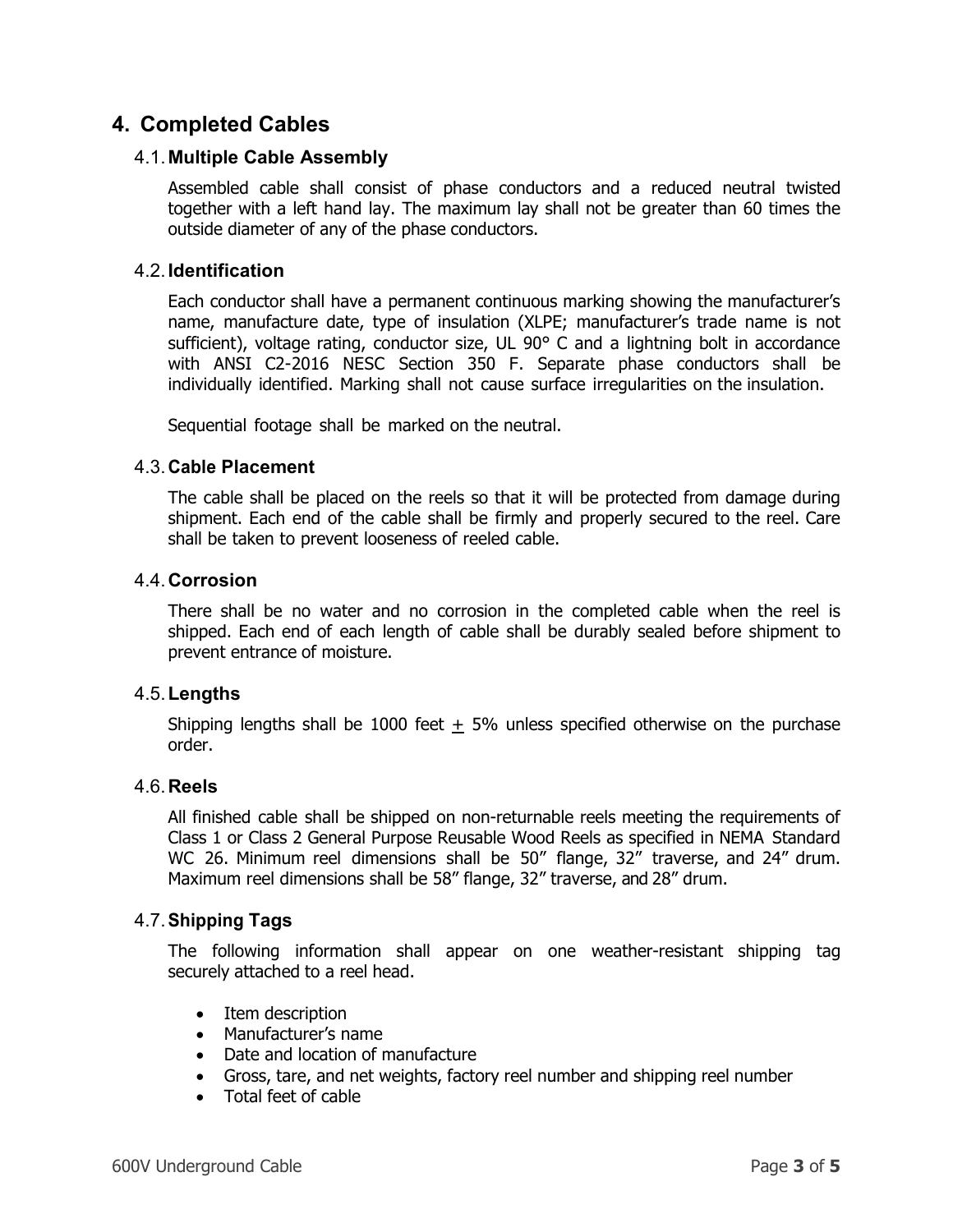# 4.8.**Warning Labels**

All reels shall have the words **"DO NOT UPEND"** printed in a highly visual color, 3" high or larger letters on the outside of each flange. Any reel delivered with the flat surface of the flanges in the horizontal plane will be rejected.

### 4.9. **Inspection**

A CPU representative shall have plant access for purpose of witnessing cable manufacturing and testing. Failure to meet any of the requirements of this specification will be cause for rejection.

# **5. Bidder's Data Sheet**

Attached to and to be an integral part of this specification is a "Bidder's Data Sheet". A completed "Bidder's Data Sheet" shall be included with each bid or quote.